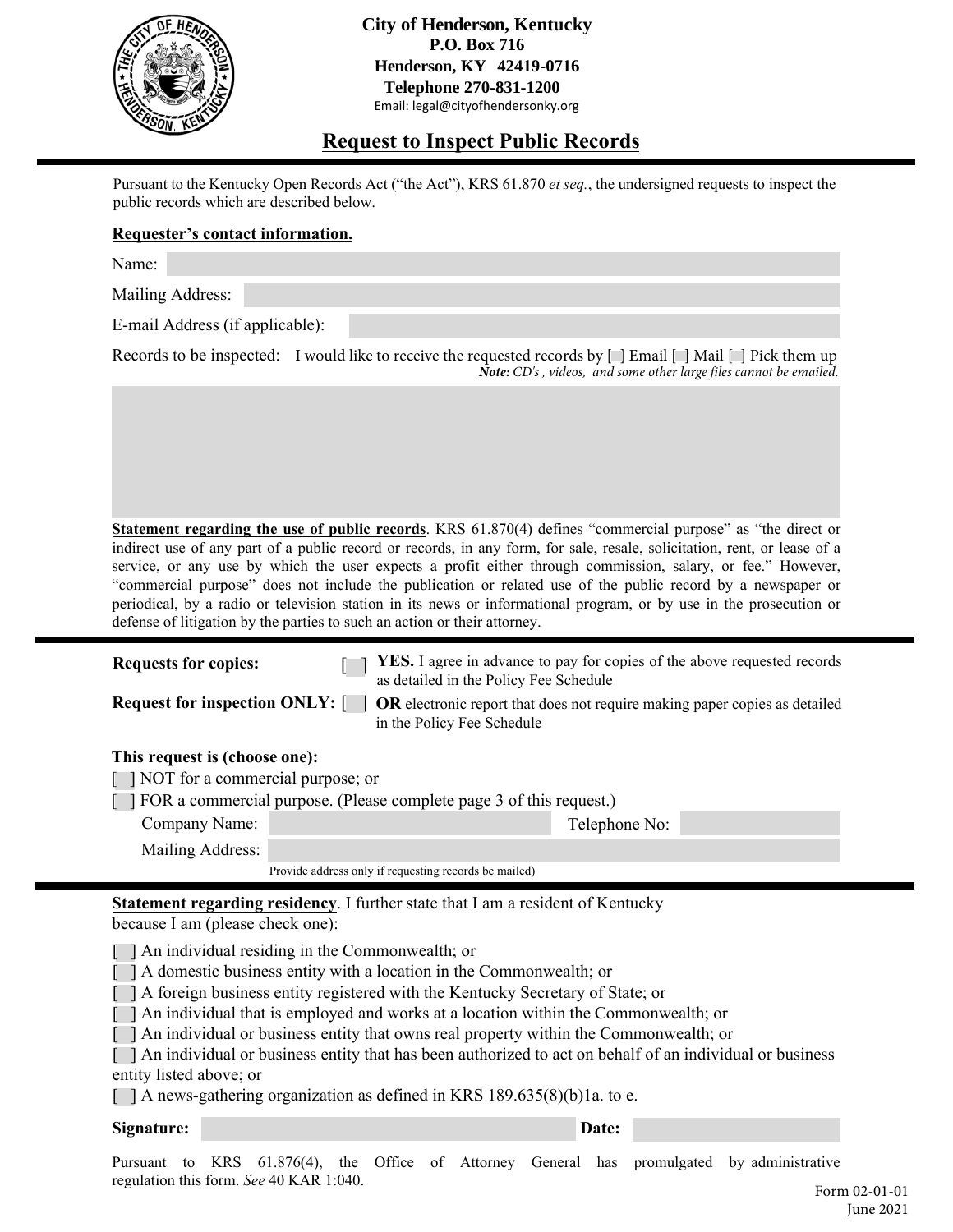### **OPEN RECORDS POLICY City of Henderson**

In order to comply with the Open Records Act contained in Chapter 61 of the Kentucky Revised Statutes, the following rules and regulations shall be followed by the City of Henderson:

A. All requests for inspection of public records of the City of Henderson may be submitted to the City Clerk's office, 222 First Street, P. O. Box 716, Henderson, KY 42419-0716, legal@cityofhendersonky.org; or to the following persons, who are the custodian of records of their department:

| <b>Finance Department</b> | Human Resources Dept.    |
|---------------------------|--------------------------|
| Director                  | Director                 |
| 222 First Street          | 222 First Street         |
| P. O. Box 716             | P. O. Box 673            |
| Henderson, KY 42419-0716  | Henderson, KY 42419-0673 |
| <b>City Attorney</b>      | <b>Police Department</b> |
| 222 First Street          | Administrative Major     |
| P. O. Box 716             | 1990 Barret Court        |
| Henderson, KY 42419-0716  | Henderson, KY 42420      |

Requests may be sent by mail, submitted in person, or electronically. The request must be in writing and include the following information:

- 1. Name, telephone number, and signature of the individual requesting to inspect the records.
- 2. Mailing address, if requesting the records be mailed, or email address if requesting electronically.
- 3. The specific record(s) the requestor wishes to inspect or to receive a copy of.
- 4. Whether the records are requested for commercial or noncommercial use. **If requested for commercial use, a certified statement stating the commercial purpose for which the records will be used.**
- B. The City of Henderson is committed to providing the most efficient and "green" option for Open Records copies. Whenever possible we will offer electronic copies (PDF format) as an option for records copy transmission **at no charge** to recipient requestor (unless there are recoverable costs as set out in the paragraph below). Records shall be made available for review and/or copies within the five-day required response period unless a different timeframe is specified in the response due to the increased time it may take to recover documents from Archives, computer record search, the involvement of multiple departments, volume of responsive records, records are in current use, or other designated reason for a response time of greater than tfive days.

This policy provides guidance in applying standard charges and formats for Open Record copies consistent with Kentucky Open Records law and subsequent Attorney Generals Opinions. The City is entitled to recover actual costs (not staff time) related to providing copies of records. Those recoverable costs may include costs to copy materials prior to provision in another format with cost recovery of \$0.10/page. For example, if a record copy is made in order to redact certain information prior to providing the copy (even if that copy is ultimately provided in an electronic format), since the City incurred a copy cost in order to provide the record, the requestor will be required to pay for that copy cost prior to receiving final copies.

In addition, if electronic copies requested impose an unreasonable burden on the City email and/or storage capacity, the City may inform the requestor and download copies to CDs or other format and charge accordingly. If requestor supplies medium (CD, audio tape, etc.), there will be no charge for copies transferred thereto (unless the hard copy charge described above is applicable).

Copies requested and sent via fax will not carry any charge unless deemed voluminous by the City at which time the City will suggest to the requestor that another method be employed. Again, the hard copy charge may apply for recoverable costs.

All departments, other than those that are set by state statute i.e. Police Reports, will apply the following charges regardless of status of requestor, i.e., media, legal representative, member of the public, corporation or non-profit organization. However, the City may use its discretion in waiving these charges which are not mandatory, if the total fee amounts to \$2.00 or less.

When charges are applicable, no copies will be released until payment has been received either in the form of a check, exact change in cash, or money order. There is no option to "bill" or "invoice" a requestor for copies.

This policy will not apply to subpoena or court-ordered responses which are not covered under Kentucky Open Records law. Responses in those instances will provide copies at no charge.

These charges may or may not apply to other City of Henderson departmental responses for records or other copies provided in the normal course of business unrelated to an open records request. In special cases where items are not listed and the City incurs actual costs related to making copies, that cost will be estimated and passed along to the requestor.

**No** charge may be levied for staff time required to reproduce Open Record copies **unless** for a Commercial Use Request **OR** Attorney Requested Body Camera footage. Please see the Fee Schedule for detailed copying and postage charges

C. Certain records are not public records. Those which are not public are specified in federal and state law or rulings of the attorney General or Courts. The City of Henderson will not make those exempted records available for public inspection.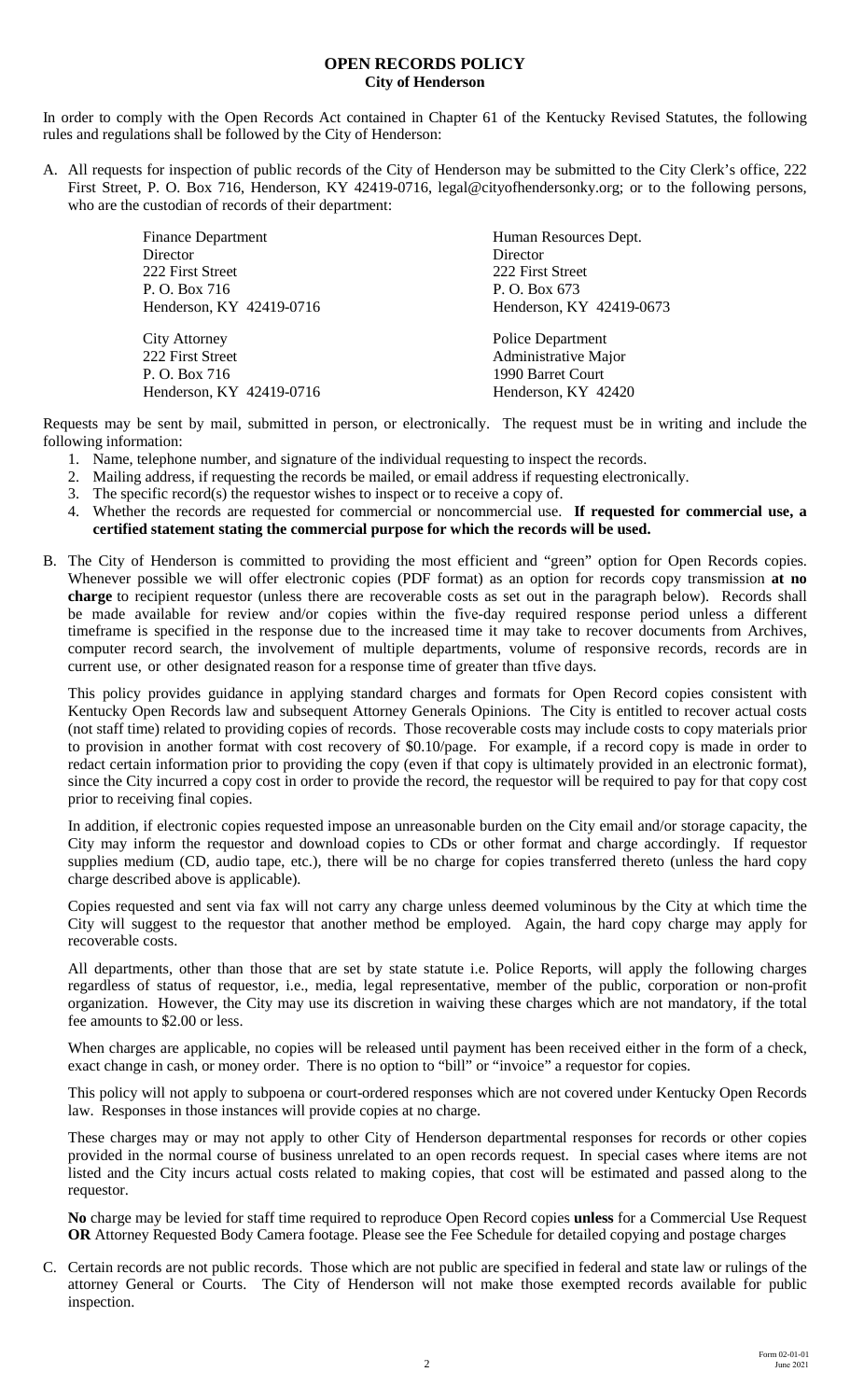

**City of Henderson, Kentucky P.O. Box 716 Henderson, KY 42419-0716**

**Telephone 270-831-1200**

Email: legal@cityofhendersonky.org

# **CERTIFICATION OF COMMERCIAL PURPOSE ADDENDUM TO PUBLIC RECORDS INSPECTION APPLICATION**

**For Commercial Purpose Use Only**

*Commercial purpose is the direct or indirect use of any part of a public record, in any form, for sale, resale, solicitation, rent, or lease of a service or any use by which the user expects a profit either through commission, salary or fee.*

**Please state the commercial purpose(s) for which the record(s) will be used:** 

#### **Carefully read the following and sign the verification:**

Kentucky Revised Statue 61.874 (5) states, it shall be unlawful for a person to obtain a copy of any part of a public record for a:

- (a) Commercial purpose, without stating the commercial purpose, if a certified statement from the requestor was required by the public agency pursuant to subsection (4)(b) of this section; or
- (b) Commercial purpose, if the person uses or knowingly allows the use of the public record for a different commercial purpose; or
- (c) Noncommercial purpose, if the person uses or knowingly allows the use of the public record for a commercial purpose. A newspaper, periodical, radio or television station shall not be held to have used or knowingly allowed the use of the public record for a commercial purpose merely because of its publication or broadcast, unless it has also given its express permission for that commercial use.

According to Kentucky Revised Statute 61.8745, a person who violates subsections (2) to (6) of KRS 61.874 shall be liable to the public agency from which the public records were obtained for damages in the amount of:

- (a) Three (3) times the amount that would have been charged for the public record if the actual commercial purpose for which it was obtained or used had been stated;
- (b) Costs and reasonable attorney's fees; and
- (c) Any other penalty established by law.

#### **VERIFICATION**

I, \_\_\_\_\_\_\_\_\_\_\_\_\_\_\_\_\_\_\_\_\_\_\_\_, state that I have read the forgoing Certification of Commercial Purpose-Addendum to Public Records Inspection Application and that the statements therein are true and correct as I verily believe. I understand that falsification of this information is subject to penalties set out hereinabove. I also understand that if I am requesting copies for a commercial purpose or an attorney requesting body camera footage, I may be required to enter into a contract with the City of Henderson in order to obtain this information and to pay a fee for the cost of the copies as well as the cost of staff required to produce a copy of the record(s) and cost to the City of the creation, purchase or other acquisition of the public record(s).

|                    |                                | Title:  |        |
|--------------------|--------------------------------|---------|--------|
| $\sim$ 0.20 $\sim$ |                                | on this | day of |
|                    | <b>Notary Signature</b>        |         |        |
| (Seal, if any)     | <b>ID</b> Number (if required) |         |        |
|                    | My Commission expires:         |         |        |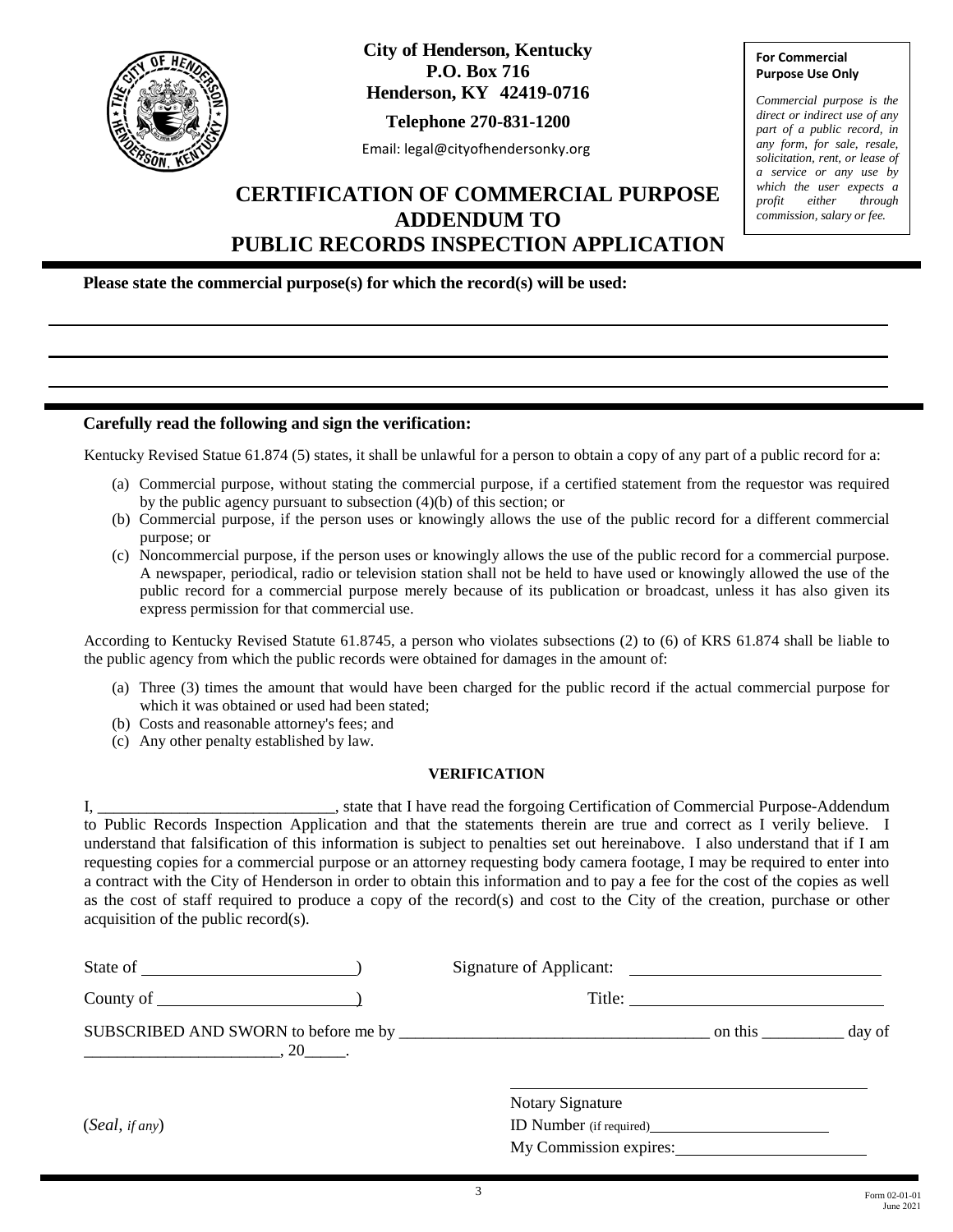

## **City of Henderson, Kentucky Open Records Fee Schedule**

These charges may or may not apply to other City of Henderson departmental responses for records or other copies provided in the normal course of business unrelated to an open records request. In special cases where items are not listed and the City incurs actual costs related to making copies, that cost will be estimated and passed along to the requestor.

**No** charge may be levied for staff time related to making Open Record copies **unless** for a Commercial Use Request **OR** Attorney Requested Police Body Camera footage.

# **Copy Charge Schedule Non-commercial request**: Paper copy  $8.5x11$ ,  $8.5x14$ ,  $11x17$  first 25 pages – no charge Black & White Paper copy  $8.5 \times 11$  \$0.10/per page Paper copy  $8.5 \times 14$  \$0.15/per page Paper copy  $11 \times 17$  \$0.25/per page Color Paper copy  $8.5 \times 11$  \$0.25/per page Paper copy  $8.5 \times 14$  \$0.30/per page Paper copy  $11 \times 17$  \$0.35/per page Photographs  $B & W (up to 8 x 10)$  \$0.10/each Color (up to  $8 \times 10$ )  $$0.25$ /each CD/disk/Audio tape \$ 2.00 each Flash Drive 16 GB  $$ 8.00$  each Flash Drive 32 GB \$12.00 each

## Larger Flash Drives will be charged at the rate at time of purchase

### **Commercial use request (including Attorney Request for Body Camera footage)**:

Paper Copy Charges Above **PLUS** \$15 per hour (Staff time to be billed in quarter hour increments)

### **Postage & Mailing Charge Schedule**

When practical to obtain actual cost of mailing, that charge will be assessed. If a proxy for an actual charge is needed to expedite processing and allow advance payment, the following may be charged:

No charge for postage less than \$1.00. (Standard business envelope)

Large envelope (no more than 12 x 15) **(USPS Rates)**

| Weight Not Over                                                                                    |        |                                |  |  |
|----------------------------------------------------------------------------------------------------|--------|--------------------------------|--|--|
| 1 ounce                                                                                            | \$1.00 | (approximately 2 pages)        |  |  |
| 2 ounces                                                                                           | \$1.21 | (approximately 3 to 8 pages)   |  |  |
| 3 ounces                                                                                           | \$1.42 | (approximately 9 to 14 pages)  |  |  |
| 4 ounces                                                                                           | \$1.63 | (approximately 15 to 20 pages) |  |  |
| 5 ounces                                                                                           | \$1.84 | (approximately 21 to 26 pages) |  |  |
| 6 ounces                                                                                           | \$2.05 | (approximately 27 to 32 pages) |  |  |
| 7 ounces                                                                                           | \$2.26 | (approximately 33 to 38 pages) |  |  |
| 8 ounces                                                                                           | \$2.26 | (approximately 39 to 44 pages) |  |  |
| 9 ounces                                                                                           | \$2.68 | (approximately 45 to 50 pages) |  |  |
| 10 ounces                                                                                          | \$2.89 | (approximately 51 to 56 pages) |  |  |
| 11 ounces                                                                                          | \$3.10 | (approximately 57 to 63 pages) |  |  |
| 12 ounces                                                                                          | \$3.31 | (approximately 64 to 69 pages) |  |  |
| 13 ounces                                                                                          | \$3.52 | (approximately 70 to 75 pages) |  |  |
| Above 13 ounces is charged package rate by zone and will be determined at the time of the response |        |                                |  |  |